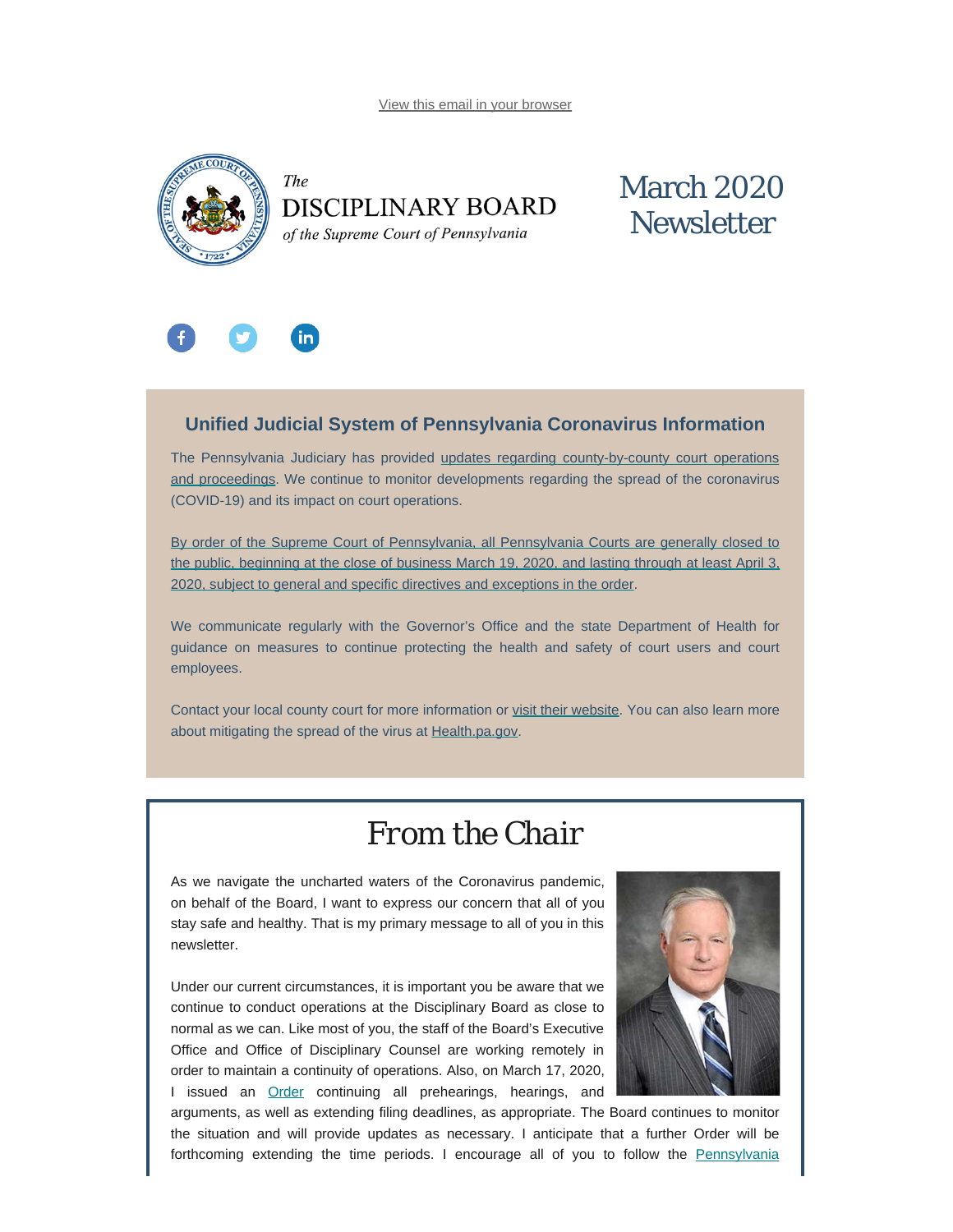[Department of Health's Coronavirus website](https://www.health.pa.gov/topics/disease/coronavirus/Pages/Coronavirus.aspx) for important information, and for their guidelines to help ["stop the spread](https://www.health.pa.gov/topics/disease/coronavirus/Pages/Stop-the-Spread.aspx)" of the virus.

My term on the Board and as Chair of the Board concludes at the end of the month. As I have shared in previous newsletters, I am proud of the work this Board has done to continuously improve attorney regulation in our Commonwealth. Among many other notable items, the Board has: reorganized its operations to improve efficiency; adopted countless rule amendments to improve the organization; and, hired Thomas J. Farrell to succeed Paul J. Killion as Chief Disciplinary Counsel. I am also proud of all of you who maintain the highest ethical standards in your practice. As I have noted before, it is a small number of lawyers that the Disciplinary Board has reason to discipline and it is the rest of you who are the standard bearers for our profession. Pennsylvania's attorney regulatory system is functioning well and I am confident it will continue to improve under the Board's recently named Chair James C. Haggerty and Vice-Chair John F. Cordisco.

Perhaps most importantly, I wish to thank the Justices of the Supreme Court for the trust and responsibility you have placed in me to serve the profession as a Board member and as Chair. I am humbled and forever grateful for the opportunity to have served.

Andrew J. Trevelise, Esquire Board Chair

### *Social Media*

Like us on [Facebook](https://www.facebook.com/DBoardPA), follow us on [Twitter,](https://twitter.com/DBoardPa) and connect with us on [LinkedIn](https://www.linkedin.com/company/pennsylvania-disciplinary-board/) for more news and information.

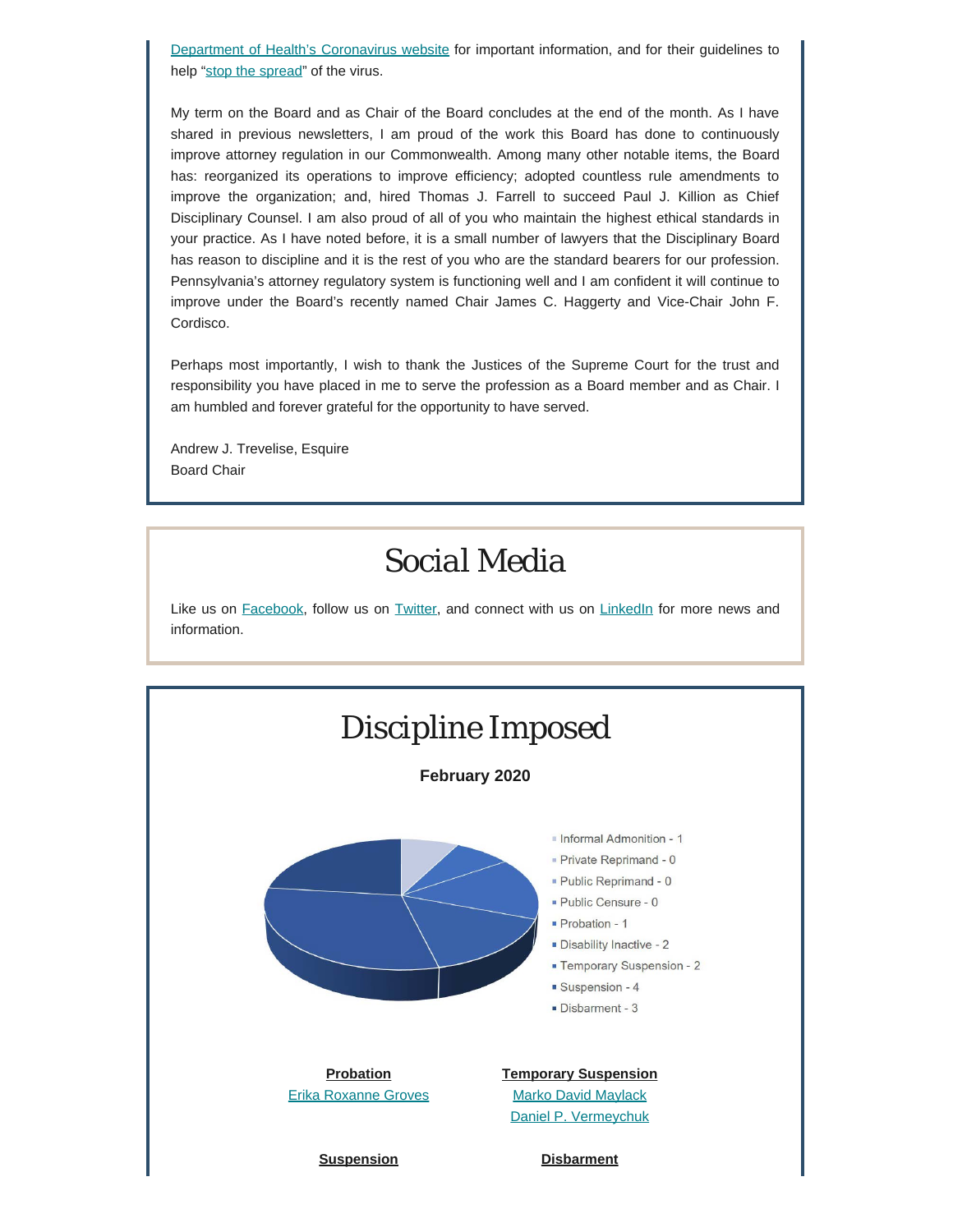[Tangie Marie Boston](https://www.padisciplinaryboard.org/for-the-public/find-attorney/attorney-detail/86375) [Adam Luke Brent](https://www.padisciplinaryboard.org/for-the-public/find-attorney/attorney-detail/90834) [Frank G. Fina](https://www.padisciplinaryboard.org/for-the-public/find-attorney/attorney-detail/71711) [Donald L. Vittorelli, Jr.](https://www.padisciplinaryboard.org/for-the-public/find-attorney/attorney-detail/68761)

[Gary Alan Frank](https://www.padisciplinaryboard.org/for-the-public/find-attorney/attorney-detail/76290) [Wayne Gordon Gracey](https://www.padisciplinaryboard.org/for-the-public/find-attorney/attorney-detail/61103) [James Kevin Reed](https://www.padisciplinaryboard.org/for-the-public/find-attorney/attorney-detail/50075)

#### *Rules*

#### **Supreme Court Stays Certified Legal Interns Rule Change**

In February we reported on an order by the Supreme Court of Pennsylvania amending [Rule 322](http://www.pacodeandbulletin.gov/Display/pacode?file=/secure/pacode/data/204/chapter71/s322.html&d=reduce) [of the Pennsylvania Bar Admission Rules](http://www.pacodeandbulletin.gov/Display/pacode?file=/secure/pacode/data/204/chapter71/s322.html&d=reduce) to alter some provisions regarding Certified Legal Interns.

On February 13, 2020, the Supreme Court entered an [order](http://www.pacourts.us/assets/opinions/Supreme/out/Order%20-%2010433665794889979.pdf?cb=1) staying those rule changes pending further order of court.

# *Articles of Interest*

**Is Your Bench Strong Enough to Win?**

*We have [previously presented information regarding succession planning](https://www.padisciplinaryboard.org/news-media/news-article/68/succession-planning---is-it-mandatory-for-lawyers-in-pennsylvania) to protect the interests of an attorney's clients. The article below, written by former Disciplinary Board Chair, Douglas W. Leonard, provides another perspective of succession planning.*

The strategic importance of succession is indisputable, and the basic elements of effective succession planning have long been understood. So why do many plan poorly for succession?

Why indeed!

Your company's leadership 'bench' is developed by, among other things, savvy succession planning; and, essentially, succession planning is smart business planning.

In its least common denominator, the crucial question is: does your organization proactively manage the leadership pipeline or does it leave succession to good fortune or chance?

Succession is about the former of those questions. Proactively developing people, rather than merely naming someone as a replacement. Succession planning is about making sure your organization - regardless of type or structure - will continue to thrive, grow, and move forward.

I've had a front-row seat to succession planning in many organizations. I have worked as a corporate consultant and executive coach for 25 years and witnessed all manner of approaches. Before my consulting career began, I experienced succession first hand in organizations in which I was employed.

Leaders, at some point in their development, hit a transition point. That is where they move from a lower-level role to a role that is critical to succession.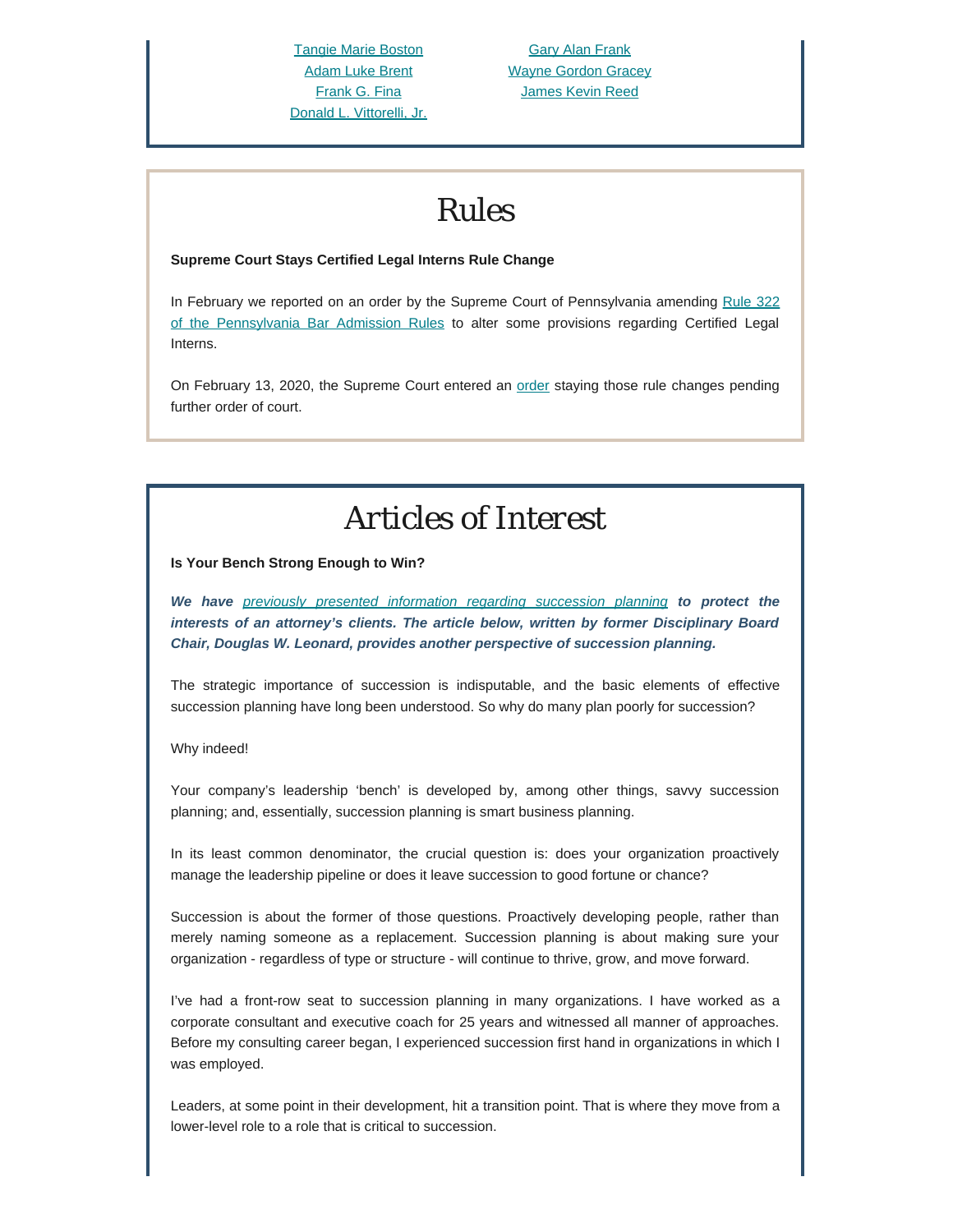Various studies of large consultancies show that from that transition point, roughly:

- 10-20% Succeed
- 30-40% Perform *mediocrely*
- 40-60% Fail

That is too little success, too much failure, and too much mediocrity.

If you provide little to no development to your organization, you can just imagine what the statistics look like for your key emerging leaders. You are effectively rolling the dice at the craps table of business.

One of the most famous, distinguished, and sought after executive coaches to CEOs, Marshall Goldsmith, likes to say (and wrote a book with this title) *"What got you here, won't get you there."* That title captures the fundamental truth that the skillset you developed to succeed in your current position is not the same one that will help you excel in the next role at the next level.

To me, that book title means there is no effective succession without rigorous personal development. The next person up should not be left to chance or random acts of leadership development. When an organization engages me to coach emerging leaders, identified as having what it takes for senior leadership positions to the C-Suite or CEO role, I take the advice of Mr. Goldsmith and remind my coachee that out of necessity they need to reinvent themselves to succeed in the new position.

On the two ends of the succession spectrum, albeit very different types of entities – is one of my clients - a Fortune 50 company with over 85,000 employees. They are extraordinarily dedicated to succession planning and growing future-fit leaders. There are numerous paths for personal development and each person has a customized personal development plan that is executed against rigorously and modified regularly. They concern themselves well beyond making sure future leaders are capable and a good fit for the role, but with how well the leader learns to disrupt themselves and is agile and nimble to lead in the future state, not merely the current state.

In the Disciplinary Board, for which I once served as Chair and "succeeded," the Chair before me, just as a new Chair "succeeded" me, there is a relatively rigid seniority system. That is not unique; boards throughout the entire court system and every county bar association that you are familiar with will recognize that process. That is the opposite end of the succession spectrum from the example above. That system presumes that the next most senior person is the best suited to lead.

These organizations also do not generally provide any growth and development initiatives to the people who are taking the reins of the organization. There is some hopefulness that the person has grasped the lifeblood of the organization through their seniority, and that experience will enable them to be an effective leader. Maybe. Maybe not. Not unsurprisingly, the leadership of those groups is uneven and varied as the person in the role.

In addition to development of people, there is process. A good process cannot overcome poorly developed leaders, yet process is a contributing factor.

To increase the chances of finding a leader who will serve long and well, companies must do three fundamental things. Of the three, two are internally driven and the third is an internal/external hybrid.

- 1. You should have available a deep pool of internal candidates kept well-stocked by a leadership development process that reaches from the bottom to the top of the organization and identifies high potential candidates from diverse backgrounds.
- 2. Senior leadership, boards of directors, or other high-level leadership groups should create,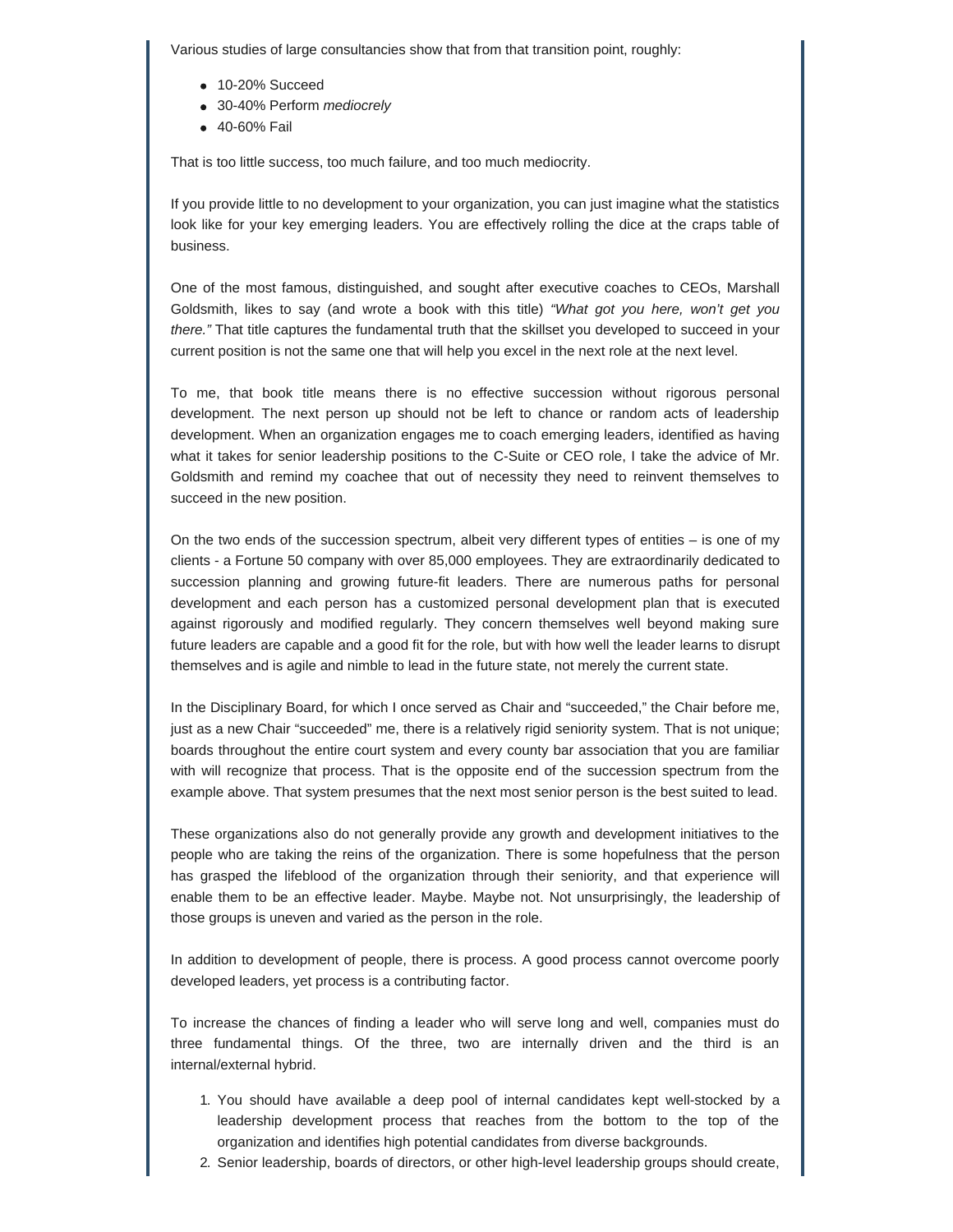then continually update and refine their succession plan and have in place a thoughtful process for making decisions about candidates. To me, this is about fitness, not fit. I'm not looking for leaders who fit the existing paradigm but who continuously learn, unlearn, relearn, and are unrelentingly curious. They see leadership as something that is not mastered, but requires a continuous effort to improve. I look for "learn-it-alls" not know-italls.

3. Finally, if any outside candidates are to be considered, senior leadership should be exacting and informed drivers of the executive search process, leading the recruiters they hire to fill the position rather than being led by the recruiters they've hired.

If you have made it this far in the article and you don't fully understand how (and why) your organization develops and selects leaders as they do – you are now fully aware that you have no true succession plan or system.

That is a scary place for your business to be unless you are a very lucky at rolling the dice.

#### **Lawyer Going to the Dogs – for Clients**

[This lawyer advertisement](https://www.youtube.com/watch?v=G4-_kz5wtlU) reaches out to a community underserved by the legal profession – our canine companions. Could it be that the lawyer's appeal is a little – jerky?

### *Disciplinary Board News*

**Three Disciplinary Board Member Appointments Issued**



By [Order](http://www.pacourts.us/assets/opinions/Supreme/out/Order%20Entered%20-%2010433949195144273.pdf?cb=1) dated February 18, 2020, the Supreme Court of Pennsylvania appointed **David S. Senoff**, Esquire, to the Disciplinary Board for a term of six years, commencing April 1, 2020. As a founding member of First Law Strategy Group, LLC, Senoff has focused his 27-year career on class-action lawsuits in important public policy fights. As one of the lead attorneys involved in seeking justice for the victims of the "Kids-for-Cash" cases, and having been instrumental in the creation of the Pennsylvania law regarding the state's Wage Law, he has taken on some of the toughest public policy fights in Pennsylvania. [Read more...](https://www.padisciplinaryboard.org/news-media/news-article/1233/philadelphia-attorney-david-s-senoff-appointed-as-member-of-pa-disciplinary-board)

By [Order](http://www.pacourts.us/assets/opinions/Supreme/out/Order%20Entered%20-%2010433949195144273.pdf?cb=1) dated February 18, 2020, the Supreme Court of Pennsylvania appointed **Celeste L. Dee** to the Disciplinary Board for a term of six years, commencing April 1, 2020. With extensive experience in business administration, business development and politics, Dee has spent her professional life gaining a wide range of skills and knowledge. After spending the last 12 years working in politics as an operations manager, regional director, political director, and campaign manager for campaigns at nearly every level, Dee now owns and manages Advantage Political Strategies – a full-service campaign management firm based in the Lehigh Valley. [Read more...](https://www.padisciplinaryboard.org/news-media/news-article/1231/celeste-l-dee-appointed-as-member-of-pa-disciplinary-board)

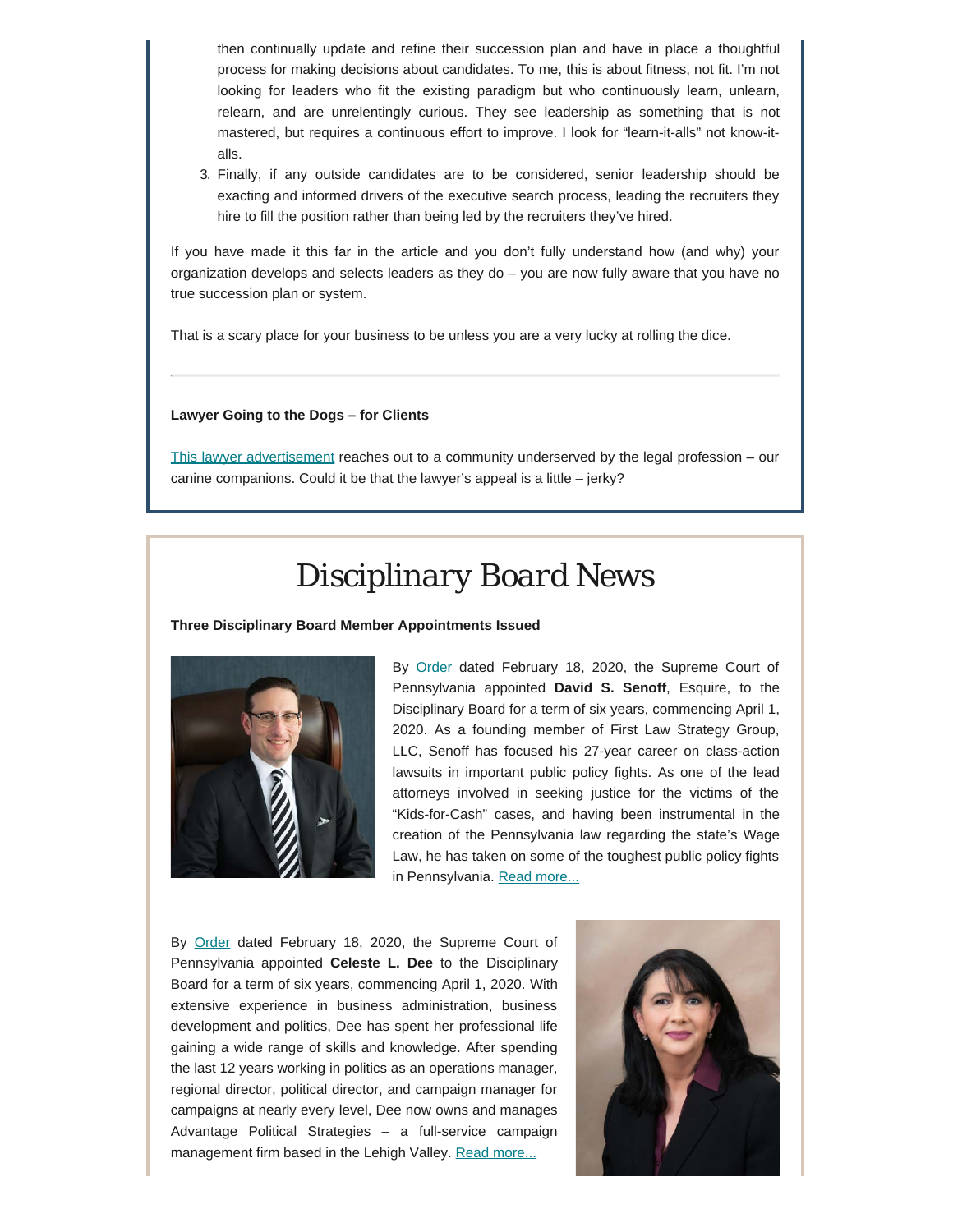

By [Order](http://www.pacourts.us/assets/opinions/Supreme/out/Order%20Entered%20-%2010433956095144293.pdf?cb=1) dated February 18, 2020, the Supreme Court of Pennsylvania appointed **Hon. Eugene F. Scanlon, Jr.** (retired), to the Disciplinary Board for a term of seven years, commencing April 1, 2020. After over 10 years serving as a judge in both the family and civil divisions of the Allegheny County Court of Common Pleas, he founded Scanlon Alternative Dispute Resolution (ADR) Services in Pittsburgh where he now uses his judicial experience to offer mediation, arbitration, and neutral evaluation. [Read more...](https://www.padisciplinaryboard.org/news-media/news-article/1232/former-allegheny-county-judge-eugene-f-scanlon-jr-appointed-as-member-of-pa-disciplinary-board)



Participating organizations include the National Task Force on Lawyer Well-Being, the American Bar Association (ABA) Law Practice Division and its Attorney Well-Being Committee, and the ABA Commission on Lawyer Assistance Program's (CoLAP) Well-Being Committee. We invite you to join them in being a lawyer well-being champion.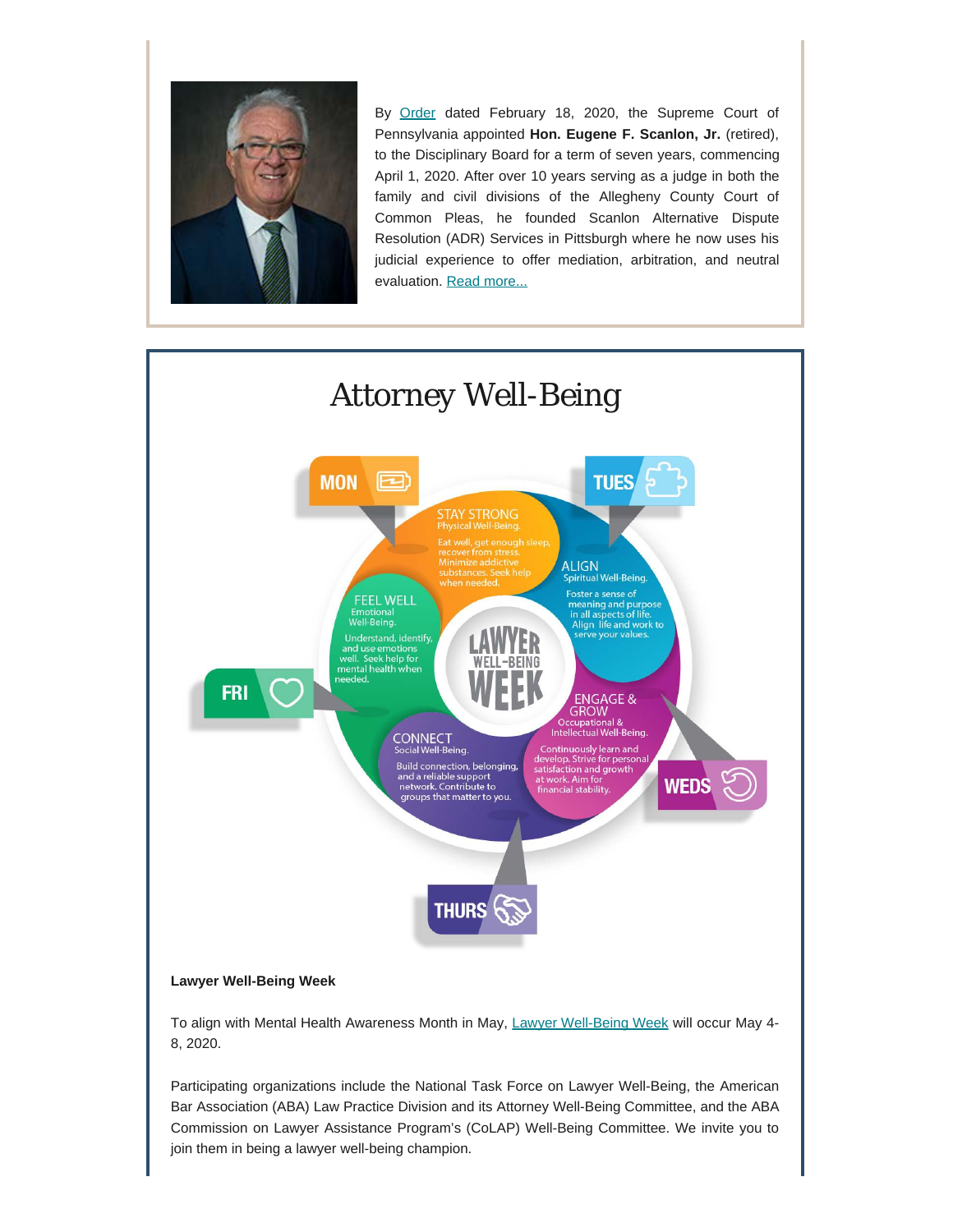The aim of Well-Being Week is to raise awareness and encourage action across the profession to improve well-being for lawyers and their support teams. The Lawyer Well-Being Week team of volunteers has been working hard to make it easy for you to get involved. You can help make a difference by organizing or joining in **[activities](https://lawyerwellbeing.net/well-being-week-activity-ideas/)** and [events](https://lawyerwellbeing.net/lawyer-well-being-champions/).

#### **Can Wellness Be a Small Firm Priority?**

Brian Cuban, author of *The Addicted Lawyer*, [writes of an encounter](https://abovethelaw.com/2019/11/lawyer-wellness-the-elephant-in-the-room/?fbclid=IwAR0TZSTGmzrCJBWzrqHwKTv8ykQFtMp3vBzFVoBc_gwNnpyHdatc0zGOXfw&rf=1) with a longtime friend who is a partner in a medium-sized firm. While discussing Cuban's work with addiction, his friend confessed that issues of wellness are not a priority in firms like his. While lawyers in large firms frequently have access to employer assistance programs and high-quality health insurance, those assets may not be available to lawyers in smaller firms. It is not unusual for lawyers in small firms to have low quality health insurance that provides little or no coverage for mental health or substance abuse issues, and to be under pressure to produce work whenever needed and wherever they are. Advances in technology mean lawyers are no longer limited to the resources available in an office, but may be expected to work even when away from the office, on personal time, and at any time of the day. Cuban quotes his friend's comment:

*The expectation is that you're always available. If you're on vacation, great — but that just means that they expect you to get the document out before your wife and kids get up for breakfast. And if you're not willing to be always accessible, you'll lose the client to another lawyer who will. We're all in a race to the bottom to ruin our lives.*

Cuban comments that while advocates for wellness and work-life balance are making progress in persuading many of the big law firms to alter the culture of the practice of law, the path may be steeper for reaching out to medium- and small-sized firms.

## *Around the Court*



**SUPREME COURT OF PENNSYLVANIA** Pennsylvania Interest on Lawyer Trust Accounts Board

The Pennsylvania Interest on Lawyer Trust Accounts (IOLTA) Board is pleased to share its [2019](https://www.paiolta.org/wp-content/uploads/2020/02/Pennsylvania-IOLTA-2019-Annual-Report.pdf) [Annual Report](https://www.paiolta.org/wp-content/uploads/2020/02/Pennsylvania-IOLTA-2019-Annual-Report.pdf).

Additionally, the IOLTA Board would like to highlight their work over the last several months in partnership with researchers at Franklin & Marshall College to study the impact of civil legal aid in Pennsylvania. The [Economic Impact of Civil Legal Aid in Pennsylvania Report](https://www.paiolta.org/wp-content/uploads/2020/02/Economic-Impact-of-Civil-Legal-Aid-in-Pennsylvania_2020.pdf) examines significant positive impacts to both individuals receiving civil legal aid as well as positive economic ripple effects for Pennsylvania communities, resulting in a \$12 return on investment for every \$1 directed to funding civil legal aid.

# *We Want To Hear From You...*

We are always on the lookout for stories of interest relating to legal ethics, new issues in the